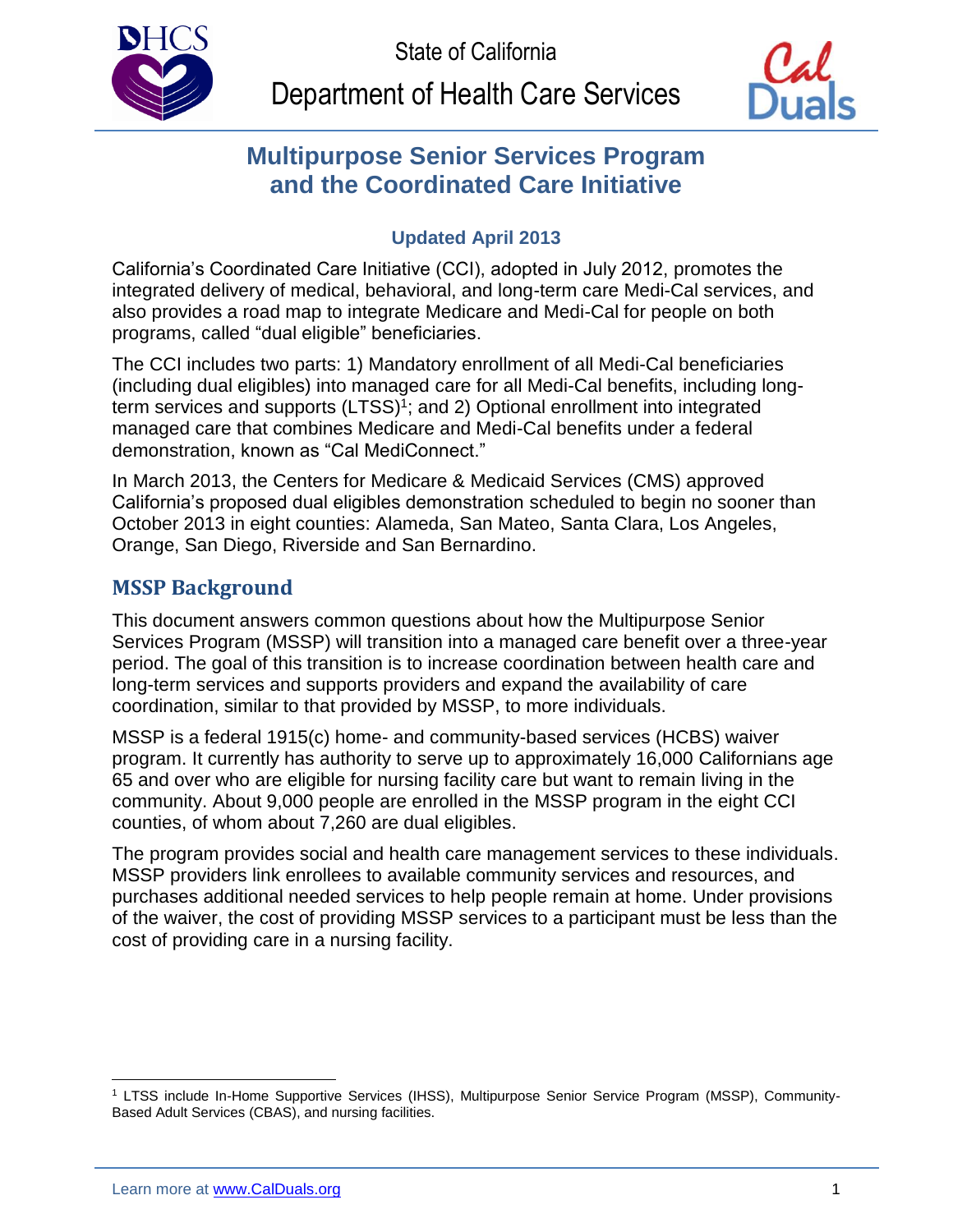# **Frequently Asked Questions**

## **1. Why is MSSP transitioning into managed care?**

The CCI is an opportunity to incorporate the successful elements of MSSP into a comprehensive model of care that addresses both the beneficiary's health and longterm services and support needs. By partnering with Cal MediConnect plans, MSSP care coordinators will work more closely with their clients' health care providers to deliver more coordinated and responsive services, particularly when an individual's health status or long-term support needs change and immediate attention is required.

#### **2. What will happen to beneficiaries who live in the eight CCI counties and need MSSP, but today don't receive care coordination or are on a waiting list?**

If a beneficiary chooses to enroll in Cal MediConnect, and if there is an MSSP waiver slot available, the Cal MediConnect plan will refer the beneficiary to the MSSP site. The plan will pay for the beneficiary's slot. If there is not an available slot, the Cal MediConnect plan may provide care coordination services similar to that provided through MSSP. As a result, more beneficiaries will benefit from this successful model. This may be done by contracting with the site for services or by contracting with other providers.

Beneficiaries who could benefit from MSSP may be on a waiting list until space in the program becomes available. These beneficiaries will enroll in a Cal MediConnect plan and receive care coordination services.

#### **3. How will MSSP waiver services be transitioned from a federal waiver program to a health plan benefit between 2013 and 2015?**

Cal MediConnect plans will contract with the MSSP providers to continue providing the program services to individuals enrolled in the waiver program during the initial implementation period. At the same time, Cal MediConnect plans and the MSSP providers will offer a comprehensive consumer-based care management program. The transition phases include:

 Year One – Starting in 2013, MSSP beneficiaries in the eight CCI counties will be mandatorily enrolled into managed care and all of their Medi-Cal LTSS will be authorized through their managed care plan.

The MSSP providers in these counties will contract with managed care health plans and receive their funding from those plans. MSSP providers will continue to provide case management and will purchase needed services, as currently occurs under the MSSP waiver. In addition, they will begin coordinating with the Cal MediConnect plans' care management programs.

Cal MediConnect plans and MSSP providers may develop contractual relationships to provide comprehensive care coordination to other plan members who have care coordination and service needs similar to MSSP participants, but are not enrolled in MSSP.